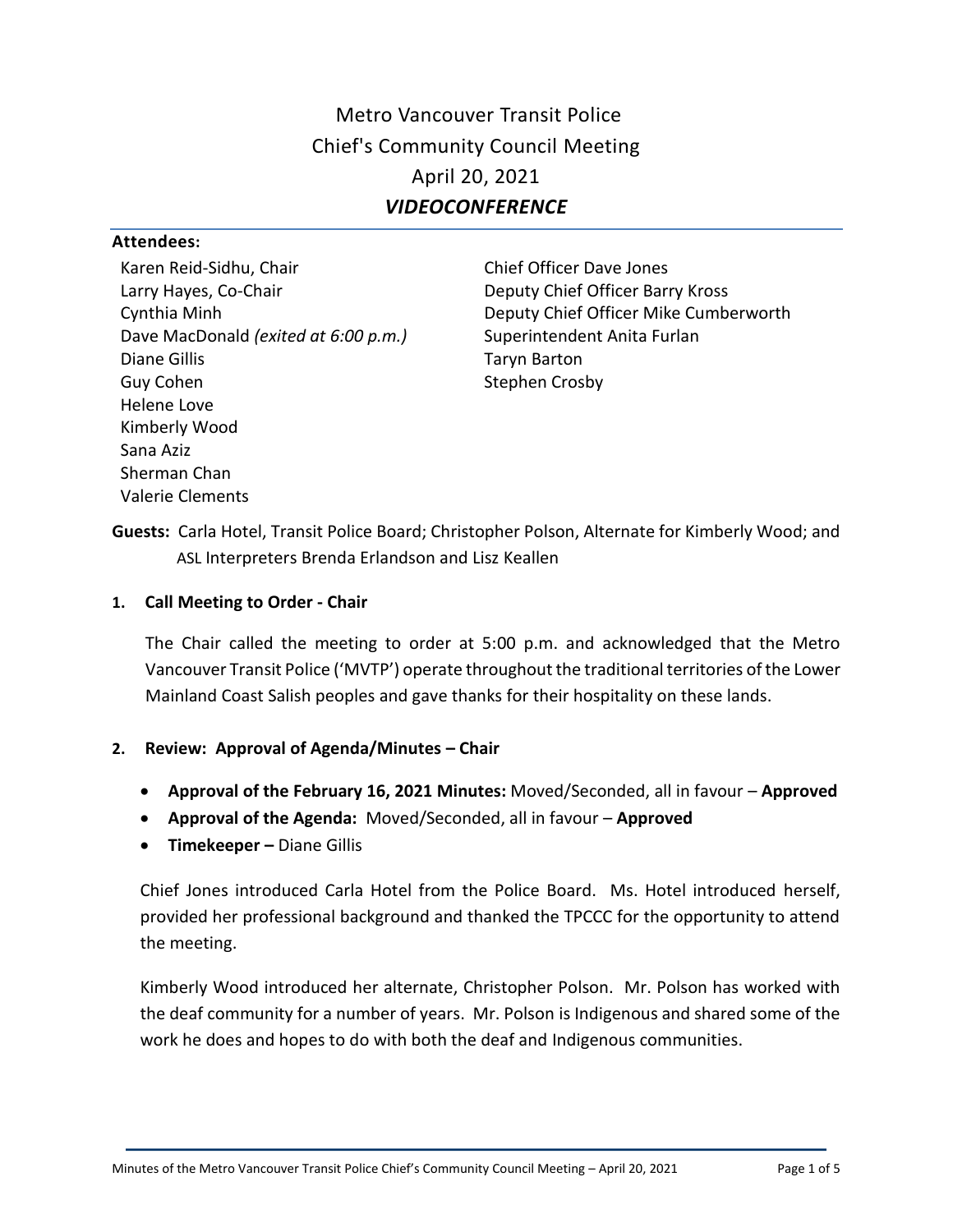### **3. Chief's Update**

Chief Jones thanked everyone for continuing to attend the meetings by videoconference and noted the importance of the work the TPCCC does. Chief Jones presented a PowerPoint presentation, as shared at the last TransLink Board meeting in regards to the following:

- Urban Indigenous Community initiatives outlined including the work of Indigenous Liaison Officer Constable Rattray and the successful launch of the Blue Eagle Community Cadet program for youth.
- Facial Covering Enforcement high compliance rate and volume of complaints have decreased.
- Waterfront Community Policing Centre ('CPC') Neighbourhood Police Officer Constable Ponsioen recently launched the CPC including securing and training the volunteers. The Chief commended Cst. Ponsioen for his work on the CPC.
- Targeted Mobile Enforcement Team recent initiatives include illegal use of bus lanes, distracted driving around transit hubs and no masks on transit.
- Continue to work with groups to support newcomers learning about transit safety.
- Highlighted some of the work done to help the vulnerable and homeless
- Community Safety Officer Program the final application has been submitted.
- Year-end statistics reflect lower ridership but did not result in an equal drop in crime.

Following the PowerPoint presentation, Chief Jones provided a brief update on the cyber attack and privacy breach at TransLink. The TPCCC shared comments and Chief Jones answered a question on the statistics outlined during the PowerPoint presentation.

# **4. Presentation: Security, Fire and Life Safety, Metropolis at Metrotown – Guy Cohen**

Guy Cohen provided his professional background and outlined his current role with Security, Fire and Life Safety at Metropolis at Metrotown. Mr. Cohen outlined his area of responsibility and noted the various stakeholders and coordinated efforts. Security mainly deals with the enforcement of certain behaviours. Drug use, mental health and homelessness continue to be issues. Mr. Cohen shared some examples of recent incidents. Mr. Cohen also outlined some of the work with partners to provide a positive impact and provide a sense of safety and engagement. The Chair thanked Mr. Cohen for his presentation.

### **5. Future Growth of Transit System – Chief**

Chief Jones provided an update on the Broadway and Surrey/Langley expansions for the transit system. The Millennium Broadway expansion project has started construction and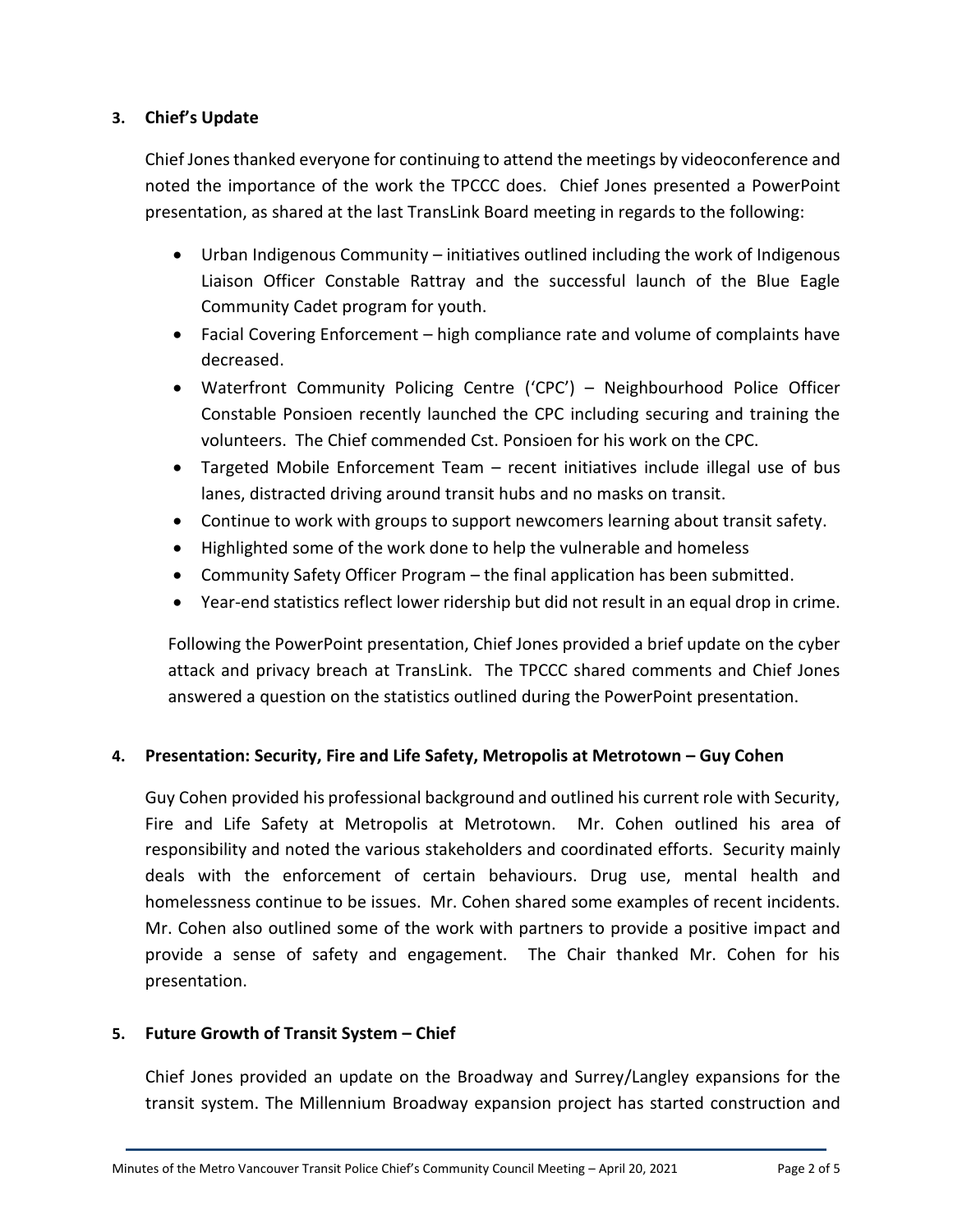the line will be underground from VCC Clark to Arbutus. MVTP has been factored into the plans and will be assigned space for offices. The Surrey/Langley expansion is projected to be complete by 2028 (approximately). Chief Jones also outlined some of the future expansion projects being considered. Chief Jones answered a question from the TPCCC about the Community Safety Officer program.

### **6. Strategic Services Update – Stephen Crosby**

### **Strategic Plan**

Mr. Crosby provided a PowerPoint presentation on screen titled '2021-2026 Strategic Plan'. The current plan expired at the end of 2020 and Mr. Crosby outlined the process to date to develop the new plan. With initial delays due to COVID, work is now well underway. The TPCCC were thanked for their participation in providing feedback during the early stages of the process. Mr. Crosby will be reaching out to the TPCCC again over the next few weeks with more opportunities to participate and provide feedback on the draft pillars and objectives.

### **Communications Update**

In regards to a Communications update, Mr. Crosby advised that MVTP has been working with MOSAIC to translate transit safety material. It is especially important that safety information be available with the recent hate crimes and preparing for the student community returning to school in the fall.

Mr. Crosby answered a question from the TPCCC on the Special Committee to Reform the *Police Act* and advised that submissions are being accepted until the end of the month.

# **Social Media Update**

There is a new social media account for the Waterfront Community Policing Centre. Over the last few weeks, social media has been focused on the launch of the CPC and Blue Eagle Cadet Program.

### **7. Membership Update – Diane Gillis**

The Chair advised that Michelle Kumar will be her alternate and will forward her information to the Chief. Ms. Gillis provided an update on membership and has been in contact with many members of the TPCCC in regards to alternates. Resumes can be forwarded to Ms. Gillis for the Chief. The TPCCC was reminded to share the agendas and minutes with their alternate to ensure they are familiar with the material. Currently the TPCCC needs a representative from the student community. There are also a number of municipalities not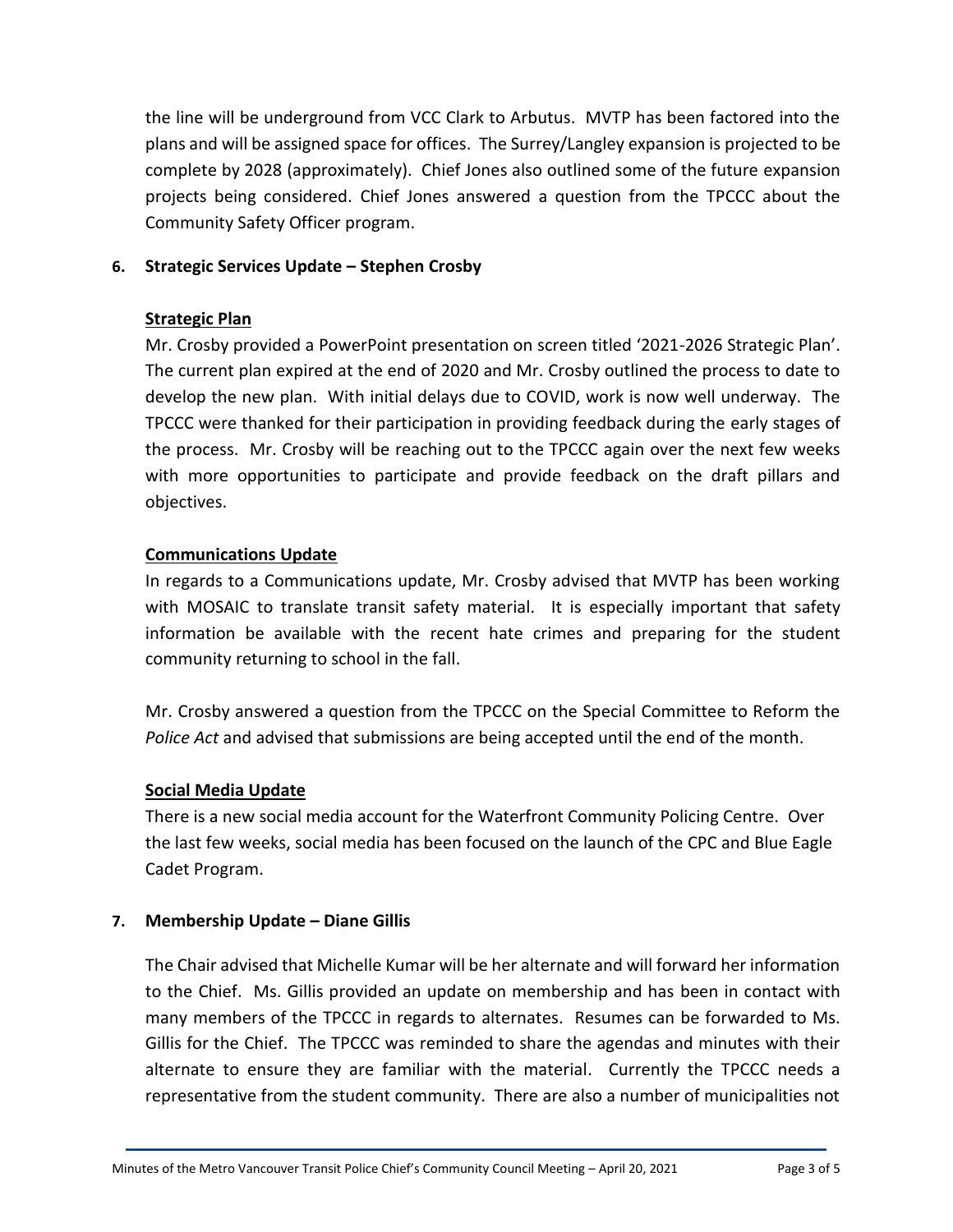represented on the TPCCC such as North Vancouver, east of the Tri-Cities and east of Surrey. Helen Love offered to source students at SFU.

### **8. Roundtable**

Members went around the table to provide an update on current initiatives in their communities:

**Larry** – Sits on the City of Burnaby's Public Safety Committee and recently received a report regarding bus shelter safety. Larry will forward to Taryn, along with a follow up article, to be distributed to the TPCCC for information.

**Cynthia** – No update but a question to the Chief on the Targeted Mobile Enforcement Team and if any of the offences are being committee due to a mental health or disability reason. Chief Jones will have TMET or Deputy Chief Cumberworth present at the next meeting to outline the education based approach.

**Helene** – Encouraged by the move to a Community Safety Officer program. The Field Practice program at SFU and has lots of students looking for opportunities to get experience so if anyone is interested please contact Helene. SFU is looking forward to the gondola project. Helene shared a comment about the crime statistics from the Chief's presentation.

**Kimberly** – Greater Vancouver Association of the Deaf and the deaf community have been busy working with the ministry around the Accessibility Act and ensuring that seniors, deaf, and deaf-blind are represented. Since COVID, requests for video relay service work have increased. The deaf community is advocating for access to video relay service and video remote interpreting.

**Guy** – Update was provided in presentation, nothing further to note.

**Sherman** – Many immigrants, refugees, international students and racially marginalized people work in essential services and many are concerned over the provincial travel ban to restrict travel between health authorities. Chief Jones provided an update and noted that more guidelines will be coming out this week but does not believe there will be checks within Metro Vancouver.

**Sana** – Programming is still virtual, Minds in Motion program has now gone virtual following a successful pilot. The Dementia Friendly Canada initiative will offer awareness and education to certain sectors and is at the pilot stage. Currently looking for individuals to